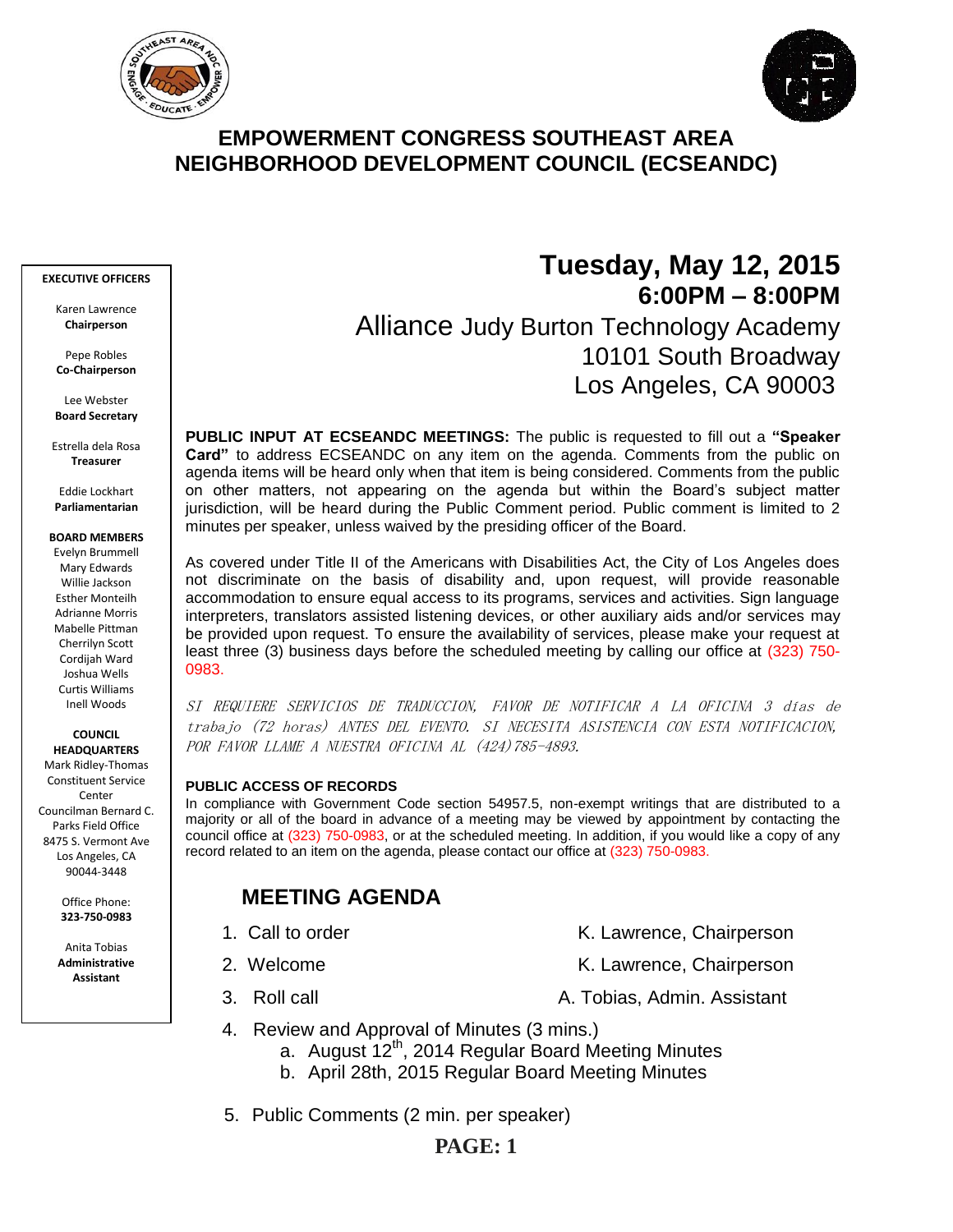- 6. Elected Officials and City Department Reports (5 min. each)
	- a. Senior Lead Officers
	- b. Council Districts 8, 9, 15
	- c. Department of Neighborhood Empowerment.
- 7. New Business (40 mins.)
	- a. Report from Board Member **Eddie Lockhart** on the **Civic University Training**.
	- b. Discussion and Board Motion for TWO (2) ECSEANDC Board Members to attend SLAANC Meetings, next meeting on 5/13/2015 at 1819 S. Western Ave., Los Angeles, 6:30PM, with Council President Herb Wesson.
	- c. Presentation, Discussion and Board Motion from LAPD 77<sup>th</sup> Division for Chairs and Tables for their Conference Room. **(NTE \$2,500.00, Bonita Williams)**
	- d. Discussion and Board Motion for Approval of **April 2015**  Monthly Expenditure Report. (**Treasurer Ms. dela Rosa**)
	- e. Review, Discussion and Board Motion regarding BUDGET ADJUSTMENTS for the following Line Items: d1. MIS, POS, WEB, and CIP
		- d2. ADV, GRT, EVE, and EDU
	- f. Discussion and Board Motion regarding WEBSITE OPTIONS Drupal (\$4,800) or WordPress (\$2,800) and WEBSITE base EMAIL OPTIONS.
	- g. Discussion and Board Motion regarding OUTREACH MATERIALS. **(Lee Webster, Joshua Wells)**
	- h. Update on "CD8 End of Term Grant" for \$15,000.00 awarded to the ECSEANDC for Beautification.
	- i. Discussion and Board Motion regarding Certificate of Appreciation for Loma White (CD9 Area Rep) and Berny Motto (CD8 Area Rep).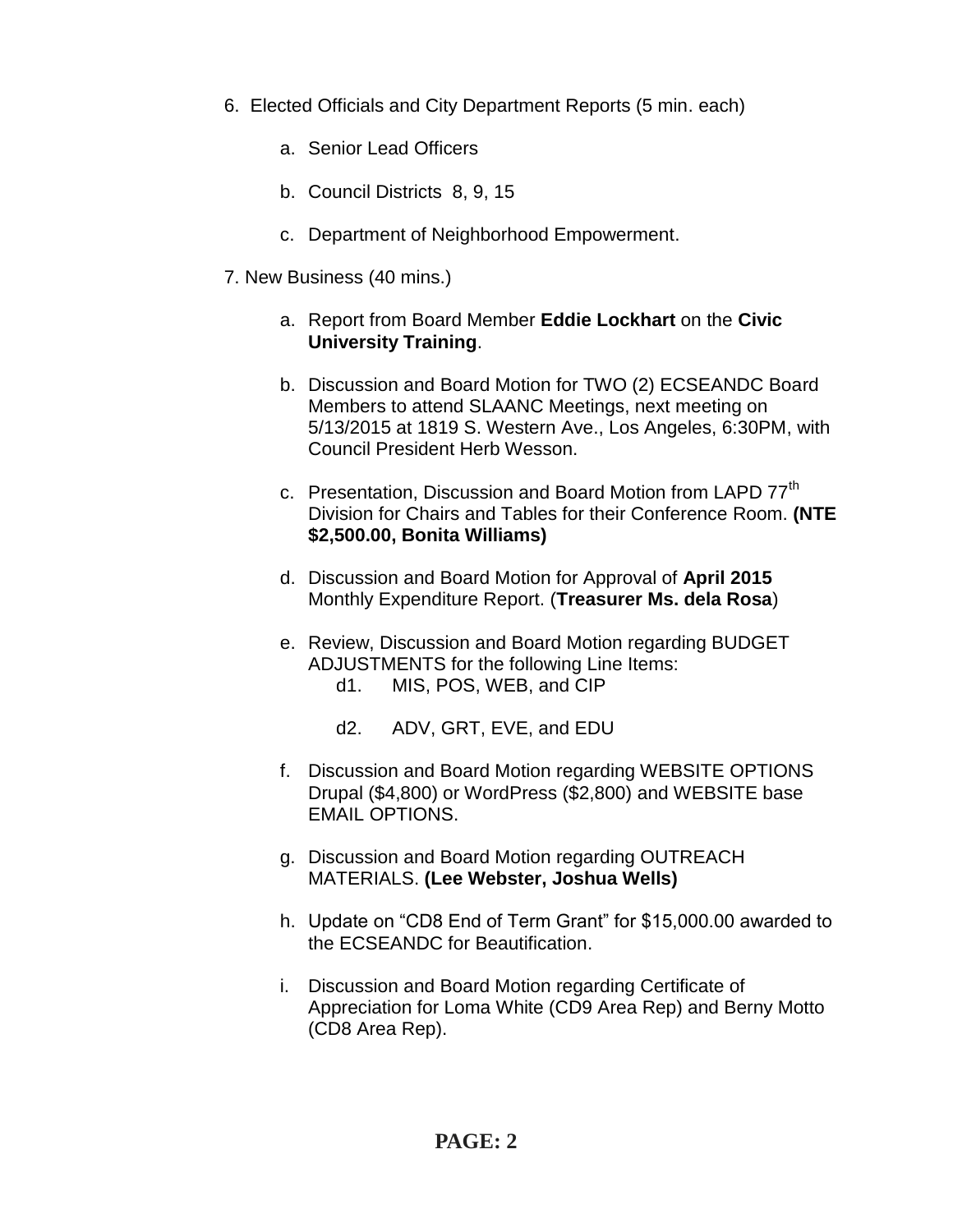- 8. Unfinished Business (5 min. per item)
	- a. Discussion and Board Motion regarding the **Board Retreat (Karen Lawrence - Chairperson, EDU \$1000)**:
		- a1. Ad-hoc Committee Members:
			- K. Lawrence Chairperson, M. Edward, C. Scott, and M. Pittman
			- a2. DATE Saturday, May  $23^{\text{rd}}$ , 2015
			- a3. TIME 11AM 4PM (5 Hours)
			- a4. LOCATION:
				- Holiday Inn Torrance 19800 S. Vermont Ave., Torrance, CA. 90502
	- b. Update regarding Board Removal Letters for Adrianne Morris and Cordijah Ward. **(Ms. Webster and Ms. Tobias)**
	- c. Update, Discussion and Possible Board Motion regarding Robo-Calling as an outreach tool. **(Lee Webster & Outreach Committee.)**

### **END OF ACTION ITEMS**

Committee Reports (2 min. per committee)

- a. Budget Committee Chair  **E. dela Rosa**
- b. Outreach Committee Chair **Daniel Committee Chair dance 1**
- c. Quality of Life Committee Chair Vacant
- d. Beautification Committee Chair E. Monteilh
- e. Public Safety Committee Chair. E. Monteilh
- f. Youth/ Young Adults Comm. Chair Cordijah. Ward
- g. Land Use Committee Chair **1988** Vacant
- h. Hospitality Committee Chair  **C. Scott**
- 
- 
- 
- 
- 
- 
- -
- 9. **Board Vacancy:** Discussion and Possible Board Vote (5 min.) Below are the ECSEANDC vacant board seats. Please See Bylaws for Duties & Responsibilities also Article 6 section 2E page 9. **NO CURRENT VACANT BOARD SEATS**
- 10. Board Member Comments (5 min.)
- 11. Chair Closing Comments (3 min.)
- 12. Adjournment

### **ANNOUNCEMENTS**

*Neighboring Neighborhood Council Meetings:*

- o WATTS
	- o Board Meeting: 2nd Tuesday of the month at 6:30pm, meeting location: watts senior citizen center; 1657 E. Century Blvd., Los Angeles, Ca 90002-2987, office location and phone number:10221 Compton Ave. #203, Los Angeles, CA 90002 (323) 564- 0260
- o HARBOR GATEWAY NORTH
	- o Board Meeting: 4TH TUESDAY OF THE MONTH AT 7:00 PM, Meeting Location: 135th Street Elementary School 801 W. 135TH Street, Gardena, Ca 90247-2154, Office Location And Phone Number: PO Box 3723, Gardena, CA 90247, (310) 768- 3853[, harborgatewaynorth.org](http://www.lacity.org/disclaim/disclaim.cfm?goto=http://HARBORGATEWAYNORTH.ORG%20%20%20%20%20%20%20%20%20%20%20%20%20%20%20%20%20%20%20%20%20%20%20%20%20%20%20%20%20/%20_blank)